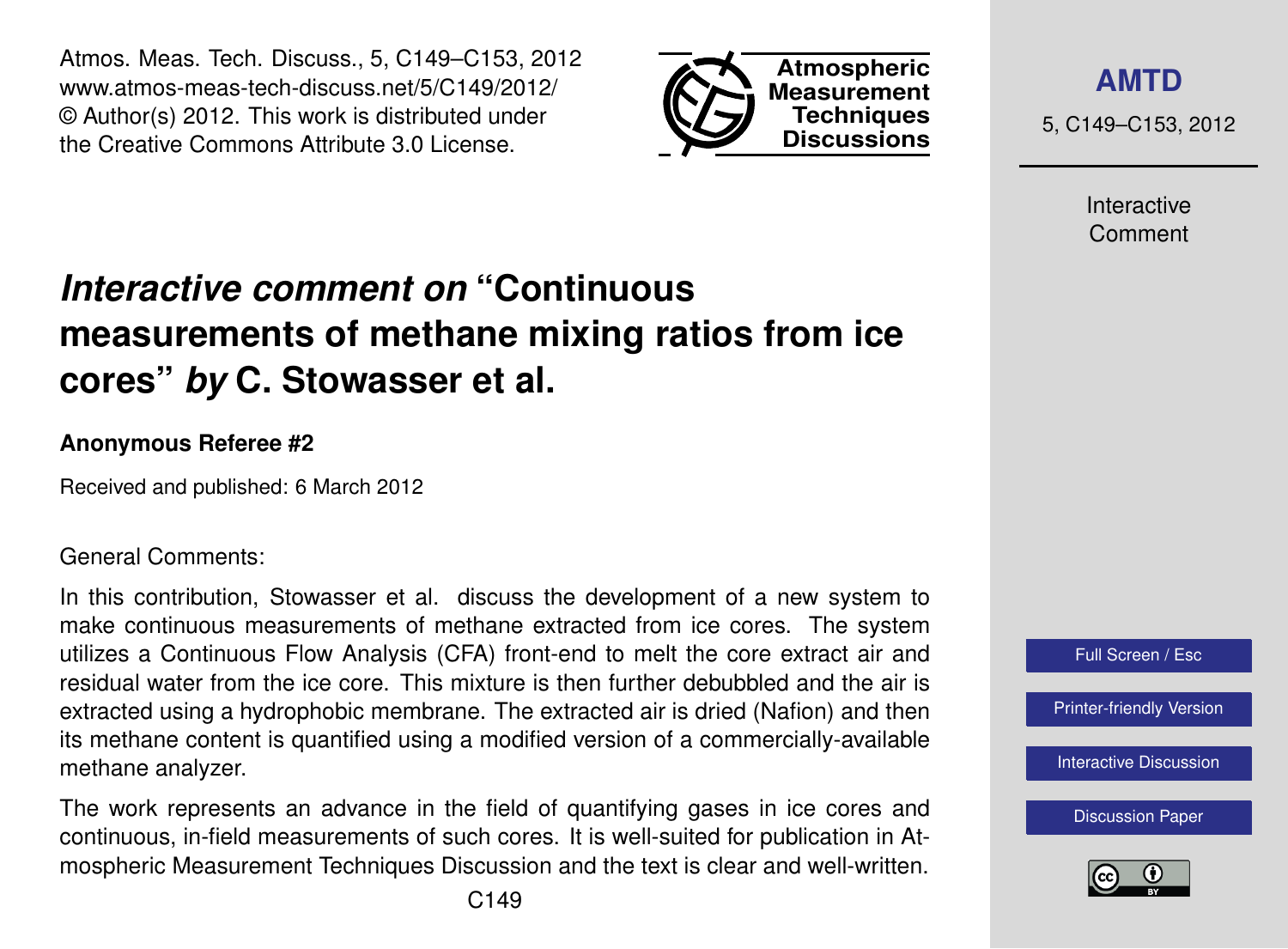However, there are several major points that should be clarified and discussed before this paper is finally published. All of these points are presented below. Most importantly, the calibration issues require clarification and explanation (Point #6 below).

## Specific Comments

1. Page 212, Lines 19 – 25 (Introduction). Can you please indicate the required analytical parameters (e.g. accuracy, precision, dynamic range, time response) for continuous ice core measurements of methane?

2. Page 215, Lines 21 – 25. If possible, please quantify the dependency of the membrane extraction on water pressure, air pressure, and temperature. Likewise, please quantify the dependence of the dissolved methane concentration on these parameters (e.g. P, T). This is critical in assessing how well the pressures and temperature must be controlled to obtain adequate precision and minimal bias.

3. Page 215 – Page 216. Can you quantify the efficiency of the membrane extractor at your flow rates and conditions?

4. Page 216, Line 12. Please confirm that the sample is dried to 0.003 % (30 ppmv). Typically, Nafion does not dry to below 300 ppmv using the configuration described in the text.

5. Page 217, Line 5. Do the calibration gases also contain Argon? Argon significantly broadens the methane absorption spectra and should be included in the calibration source. If not, this may be one source of the observed bias offset.

6. Page 217 – 218, Figure 2. The text should be revised to explain several aspects of these calibration curves: a. Figure 2b. Please add a residual to the fit so that discrepancies from the line can be clearly seen. Moreover, the fit seems highly linear, thus, the large uncertainty in the slope (0.7941  $\pm$  0.3561) is almost impossible. I assume that this a typographical error? b. Figure 2a. There is a LARGE discrepancy between the slope in Figure 2b and Figure 2a. The instrument reads almost 16 % less methane 5, C149–C153, 2012

Interactive Comment



[Printer-friendly Version](http://www.atmos-meas-tech-discuss.net/5/C149/2012/amtd-5-C149-2012-print.pdf)

[Interactive Discussion](http://www.atmos-meas-tech-discuss.net/5/211/2012/amtd-5-211-2012-discussion.html)

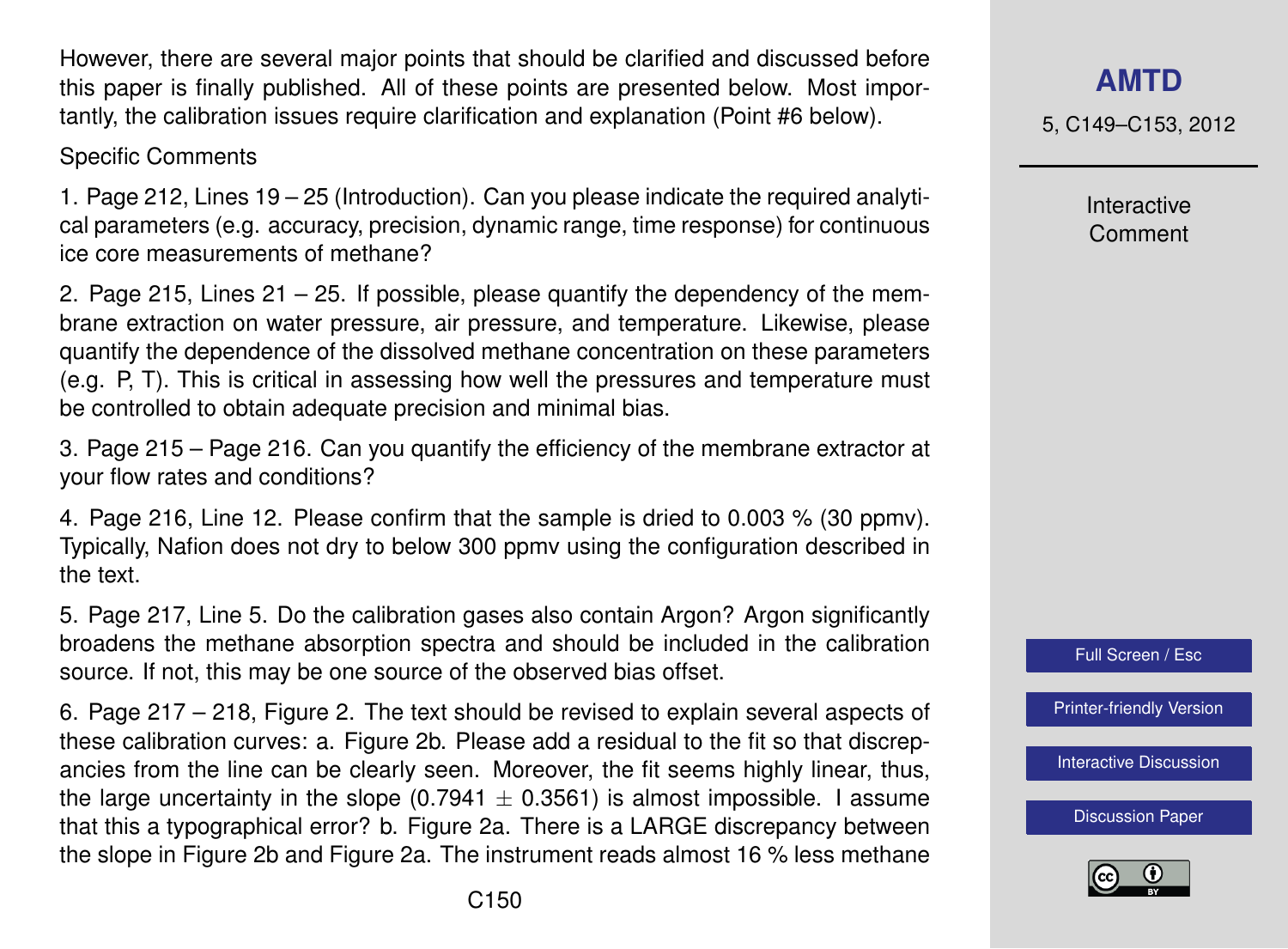than it should based on the pure gas calibrations. It is critical to discuss the sources of this low reading. Is the membrane extractor inefficient? Is there a substantial amount of methane still left in the water? Is it an instrument issue? Likewise, it is almost impossible for these spectroscopic instruments to have a non-zero intercept (the intercept is typically < 1 ppbv). Thus, the observed 12 ppbv offset is highly improbable, suggesting that the calibration response is non-linear and more standards are required. Please discuss these issues and possible reasons for this behavior in the text. c. The authors conclude that the data presented in Figure 2b are more accurate partially due to the wider dynamic range of calibration. This is not true. The instrument calibration should span the measurement range as closely as possible. This accounts for the slightly non-linear response of the analyzer over a wider dynamic range. Thus, although there is less uncertainty in the slope of the fit line with a wider dynamic range, the accuracy of the instrument over the measurement range is worse. So, it is not true that using larger differences in the CH4 mixing ratios in the field would improve the instrument accuracy. d. Was the instrument zero checked (e.g. on dry nitrogen or similar)? If so, why weren't the calibration curves in Figure 2a and 2b forced through zero? e. Please note that it is critical to address these calibration issues (specifically point 6b above) in order for rest of the data to be interpreted.

7. Page 219 – 220 (Figure 3). Please add a few more details to the stability plot and discussion: a. The noise present in Figure 3a is clearly not "white noise" and shows discrete "drop-out" behavior. Why do you observe these sporadic, low readings? b. Can you please overlay the pure gas data discussed on Page 219 (Line 22 onwards) onto Figure 3? This would help the reader see the differences in the Allan variances and raw data. c. You conclude that the instabilities are due to the "gas extraction module". . . can you elaborate on this conclusion? Is it due to a change in the membrane efficiency? d. Since the calibration interval is 24 hours, can you estimate the 24 hour precision of the setup? It seems that providing a short-term Allan Variance (e.g. < 1 hour) is not relevant to the actual measured data presented in this paper. e. You also conclude that the WS-CRDS is using software signal smoothing to improve the

5, C149–C153, 2012

Interactive Comment



[Printer-friendly Version](http://www.atmos-meas-tech-discuss.net/5/C149/2012/amtd-5-C149-2012-print.pdf)

[Interactive Discussion](http://www.atmos-meas-tech-discuss.net/5/211/2012/amtd-5-211-2012-discussion.html)

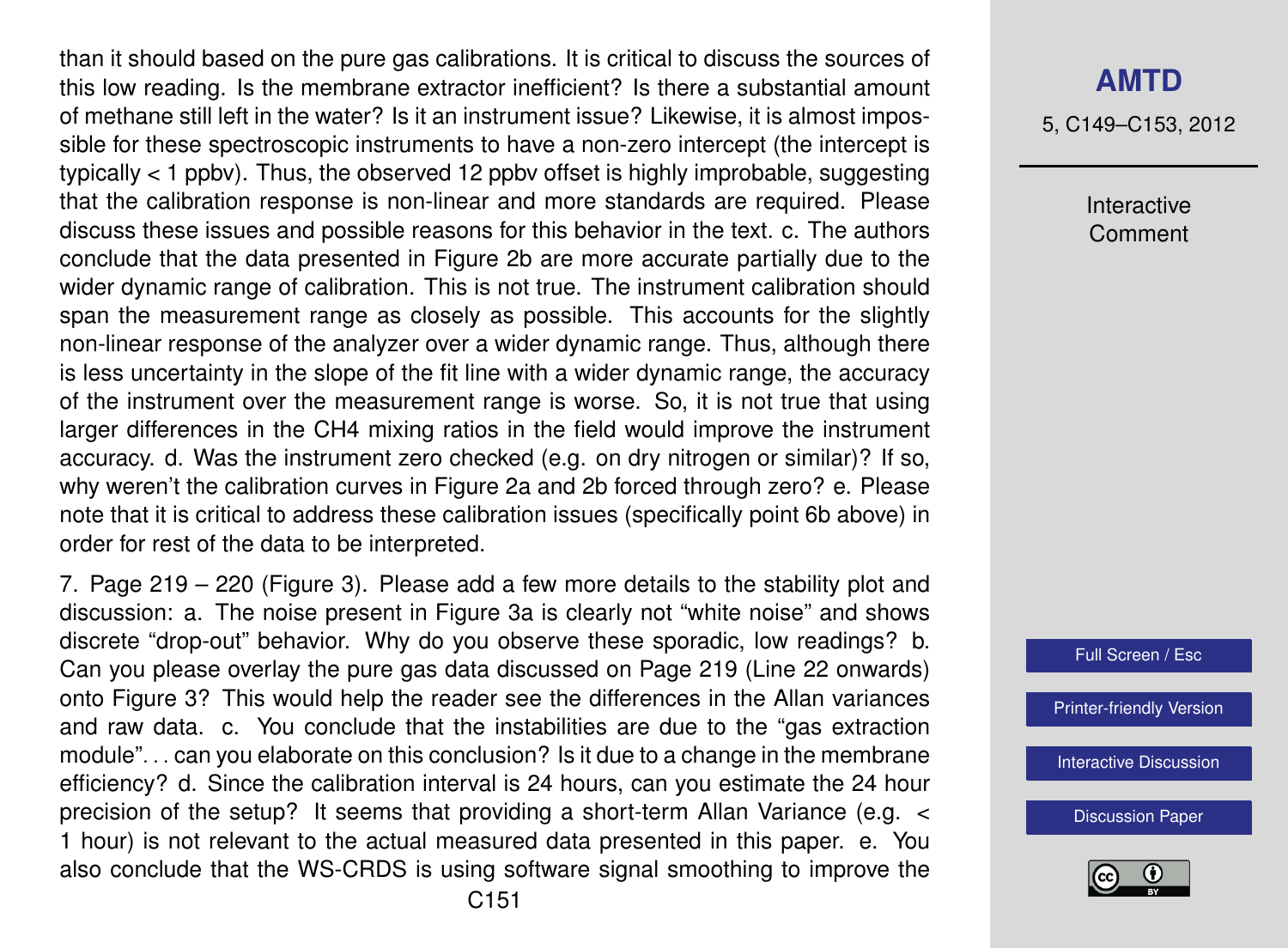short-term precision to below the Allan variance limit. Did the manufacturer provide any further information about this point? How does this smoothing affect linearity?

8. Page 222, Line 9. Can you estimate the orifice size of the needle valve?

9. Page 222, Line 24. Please note that CH4 does NOT interact with the cavity surfaces in any significant way. The observed smoothing is largely dominated by flow response time and dispersion.

10. Page 223, Line 7. Cavity-enhanced absorption spectrometry techniques must retain very clean flows to prevent fouling of the cavity mirrors. Yet, you removed the inlet filter. Was the gas prefiltered in another manner? Did the cavity foul (i.e. get dirty)? What happens if it does?

11. Page 224, Lines  $18 - 27$  (Figure 4b). The  $+25$  ppby bias is disturbing and welldiscussed in the paper. However, it is critical that this bias remain constant for this technique to be adopted. Is there any longer-term data suggesting that this bias remains at +25 ppbv? If not, does the setup need to be calibrated using a GC system during every run?

12. General – It should be noted that the WS-CRDS instrument only measures 12CH4 and does NOT measure 13CH4. Thus, changes in the isotope ratio of methane will lead to erroneous methane readings. Please discuss this effect and its potential magnitude for ice core studies.

13. Figure 1 – Please clarify to better describe the debubbler and pressure decoupling unit. I realize that these are discussed in some of the references; however, a more detailed picture (and discussion) in this paper would be very beneficial to describing the system.

Technical Corrections

1. Page 214, Line 5: Change "is to a high degree automated," to "is, to a high degree, automated,"

**[AMTD](http://www.atmos-meas-tech-discuss.net)**

5, C149–C153, 2012

Interactive Comment



[Printer-friendly Version](http://www.atmos-meas-tech-discuss.net/5/C149/2012/amtd-5-C149-2012-print.pdf)

[Interactive Discussion](http://www.atmos-meas-tech-discuss.net/5/211/2012/amtd-5-211-2012-discussion.html)